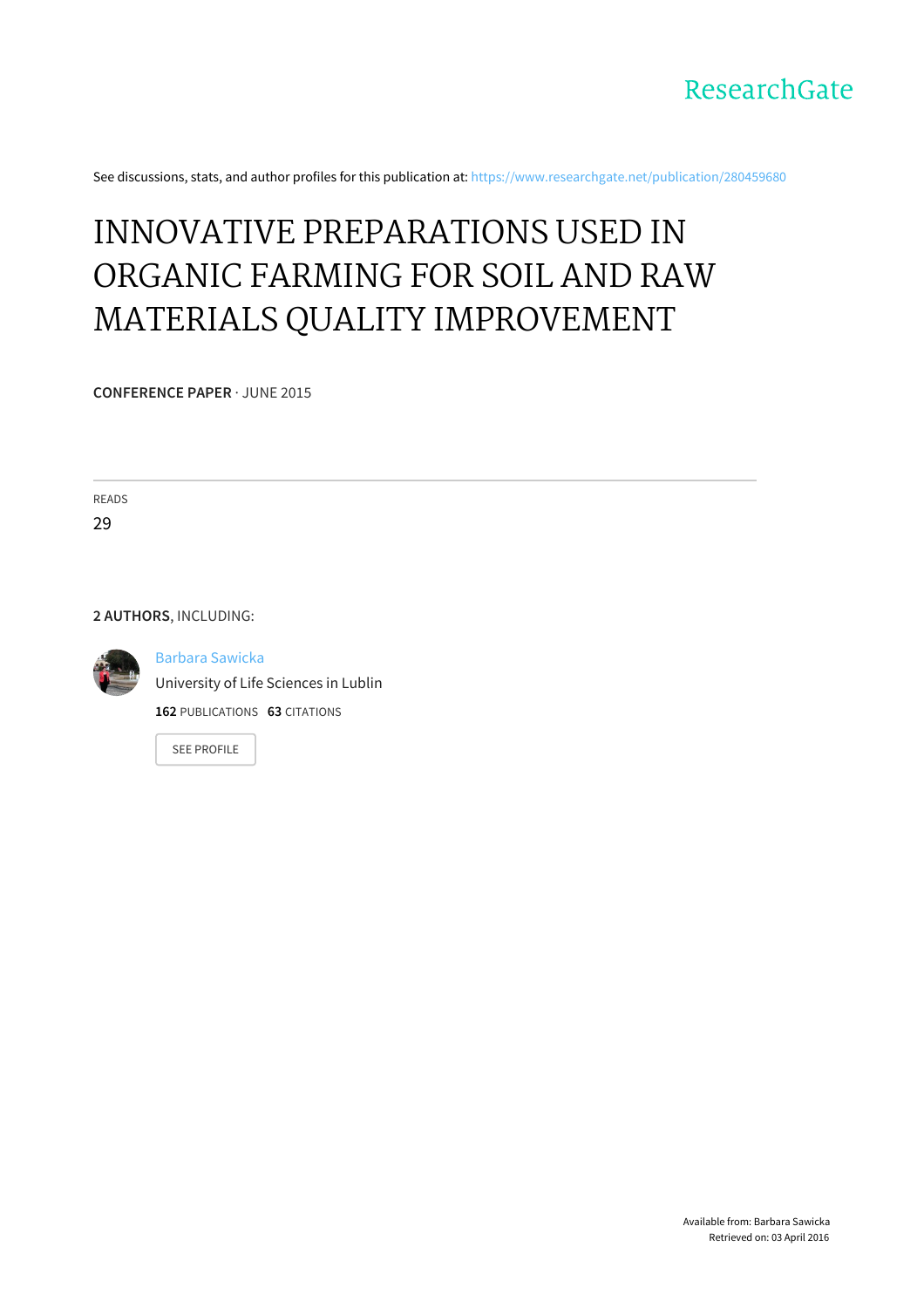## **Honorata Danilcenko<sup>1</sup> , Barbara Sawicka<sup>2</sup>**

## **INNOVATIVE PREPARATIONS USED IN ORGANIC FARMING FOR SOIL AND RAW MATERIALS QUALITY IMPROVEMENT**

Aleksandras Stulginskis University in Kaunas, Studentu str. 11, Akademija,

LT-53361 Kaunas distr., Lithuania

Department Technology of Plant Production and Commodity, University of Life Science, Akademicka street 15, 20-950 Lublin, Poland

**ABSTRACT.** A growing number of studies show that organic farming leads to the higher soil quality and more biological activity in the soil than the conventional farming. This investigation was inspired by increasing global issue on how to improve soil and plant quality depending on the used alternative preparations instead of synthetic fertilizers. The aim of three years study was to investigate the influence of fermented manure product (preparation 500) and silica (preparation 501), which are typically used in biodynamic farming, on the quality on the soil as well as potatoes, great pumpkin yield and quality.

**MATERIAL AND METHODS**. Standard methods were applied to identify the following indexes of soil quality: amount of P<sub>2</sub>O<sub>5</sub> (mg kg<sup>-1</sup>), K<sub>2</sub>O (mg kg<sup>-1</sup>), pH, nitrogen (the sum of nitrate nitrogen + nitrous nitrogen) (mg kg<sup>-1</sup>), ammoniacal nitrogen (mg kg<sup>-1</sup>), mineral nitrogen (mg kg<sup>-1</sup>), urease activity (mg NH<sub>3</sub> g<sup>-1</sup> soil 24 h<sup>-1</sup>), saccharase activity (mg glucose g<sup>-1</sup> soil 48 h<sup>-1</sup>), soil CO<sub>2</sub> flux (F<sub>c</sub>) (µmol/m<sup>2</sup>/s). Chlorophyll index in pumpkin leaves and pumpkin yield depending on the preparation 500 (t∙ha<sup>-1</sup>) was also calculated. The investigations were carried out over the period of 2012–2014 in Kaunas district organic farm. An experiment included two factors: I - three pumpkin cultivars 'Justynka', 'Karowita' and 'Amazonka' or three potato cultivars (two varieties of potato with blue-fleshed tuber 'Blue Congo', 'Vitelotte' and variety of potato with red-fleshed tuber 'Red Emmalie'); II – application of biodynamic preparations for field sprays (four treatments: 1. Control without BD; 2. Using of BD 500; 3. Using of BD 501; 4. Using of their combination (BD 500 + BD 501). The preparation 500 for the study was acquired from Demeter certified farm in Germany. The soil was sprayed with 1% concentration solution two weeks before planting pumpkin shoots. Soil samples were taken four times – 7 days; 14 days; 65 days and 130 days after spraying of preparation 500. Soil samples were compared with the samples without fermented manure preparation.

**RESULTS**. The results showed, that the significantly higher amounts of  $P_2O_5$  (respectively 234.17 and 180.44 mg kg<sup>-1</sup>), K<sub>2</sub>O (180.00 and 127.20 mg kg<sup>-1</sup>), nitrogen (5.41 and 3.21 mg kg<sup>-1</sup>) and mineral nitrogen (7.97 and 5.67 mg  $kg^{-1}$ ) were established in the plots where has been used the preparation